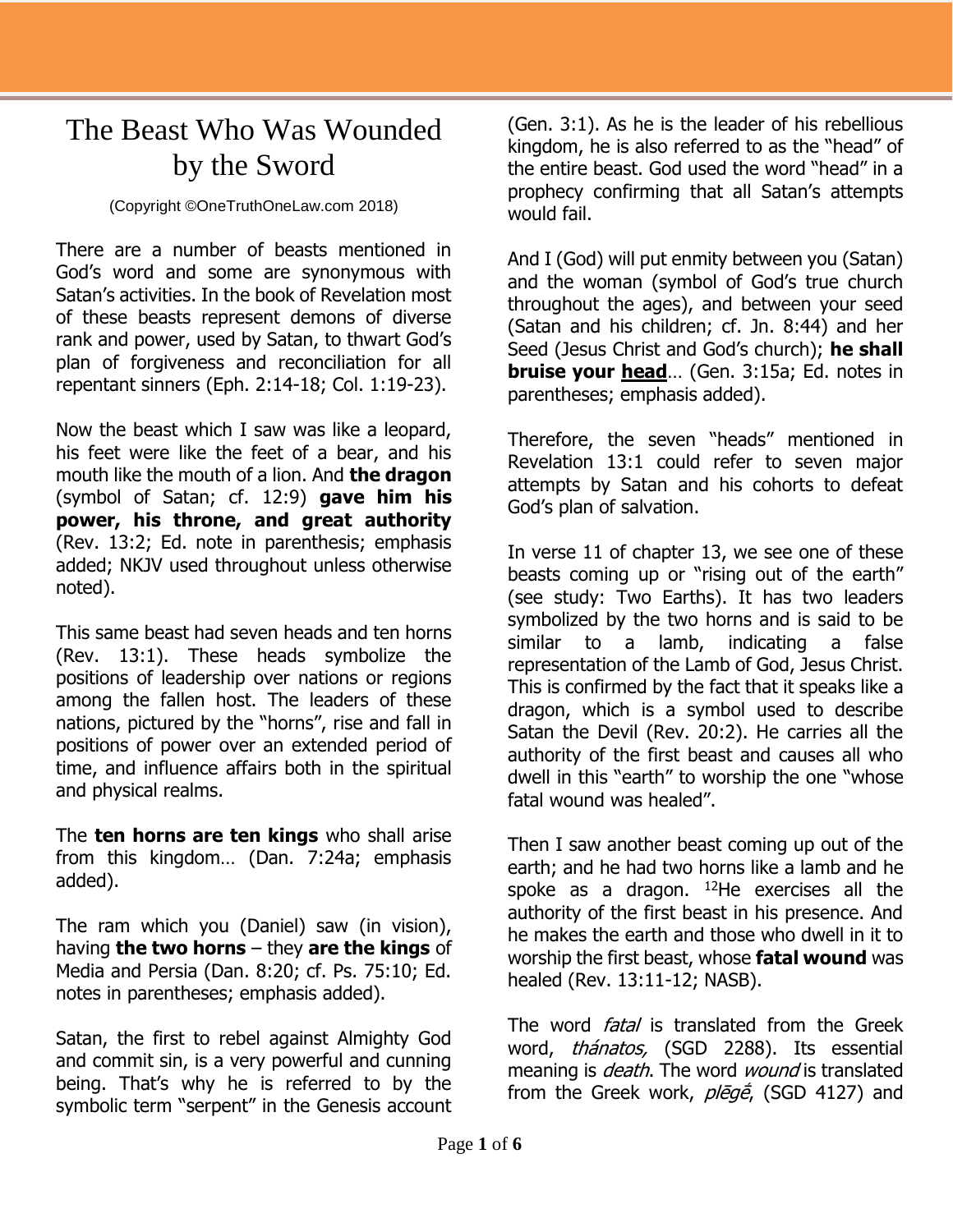means, to strike, wound, or injure. The wound that is fatal and therefore ultimately results in death (Rom. 6:23) is that which Christ caused when he struck Satan with the two-edged sword of God's Law/Word in judgment (see Mat. 4:3- 11 below).

As mentioned in the title of this study, one of these attempts failed and yet Satan lived to see another day.

And he (another beast who speaks as a dragon; cf. vs 11-12) deceives those dwelling on the earth through the signs which were given to him to do before the beast, saying to those dwelling on the earth to make an image to **the beast who has the wound by the sword and lived** (Rev. 13:14; RNT; cf. vs 3; Ed. note in parenthesis; emphasis added).

As the beast mentioned above was seen by John in a heavenly vision, it did not represent anything in the physical realm. Instead, it pictures Satan's actions against God. Therefore, the sword that caused a wound was not physical as the next scriptures confirm.

Repent, or else I (Christ) will come to you (those who hold the doctrine of the Nicolaitans) quickly and will fight against them with **the sword of my mouth** (Rev. 2:16; Ed. notes in parentheses; emphasis added).

…and **the sword** of the (Holy) Spirit, which **is the word of God** (Eph. 6:17b; Ed. note in parenthesis; emphasis added).

Jesus Christ uses the Word of Almighty God in a manner that cuts deeply into everyone's thoughts, attitudes, and motives exposing sin wherever it lies.

…Behold, this Child is destined for the fall and rising of many in Israel, and for a sign which will be spoken against <sup>35</sup>(yes, **a sword will pierce through your own soul** also), **that the thoughts of many hearts may be revealed** (Lk. 2:34b-35; emphasis added).

For the word of God is living and active and sharper than any two-edged sword, and piercing as far as the division of soul and spirit, of both joints and marrow, and able to **judge** the thoughts and intentions of the heart.  $13$ And there is no creature hidden from His sight, but all things are open and laid bare to the eyes of Him with whom we have to do (Heb. 4:12; NASB; emphasis added).

**Note:** When the word "sword" is used symbolically, it is inclusive of God's judgment as the following verses confirm: Deut. 32:29-31; Job 19:29; Isa. 2:4; 34:5; 66:16; Ez. 14:21; 28:23. Thus it refers specifically to the Law of God as the instrument for judgment (cf. Rom. 2:13, 27; Jas. 2:12).

It was judgment, through the application of God's Law, symbolized by the sword of God in the hand of Jesus Christ, that caused the wound to Satan's head and his subsequent defeat (Jn. 16:11). This battle is described in the next section of scripture, and every repentant sinner's everlasting life depended upon Christ's victory.

Now when the tempter came to him (Christ), he said, 'If you are the Son of God, command that these stones become bread.' <sup>4</sup>But he answered and said, 'It is written, 'Man shall not live by bread alone, but by every word that proceeds from the mouth of God.' <sup>5</sup>Then the devil took him up into the holy city, set him on the pinnacle of the temple,  $6$  and he said to him, 'If you are the Son of God, throw yourself down. For it is written: 'He shall give His angels charge concerning you,' and, 'In their hands they shall bear you up, lest you dash your foot against a stone.' <sup>7</sup> Jesus said to him, 'It is written again,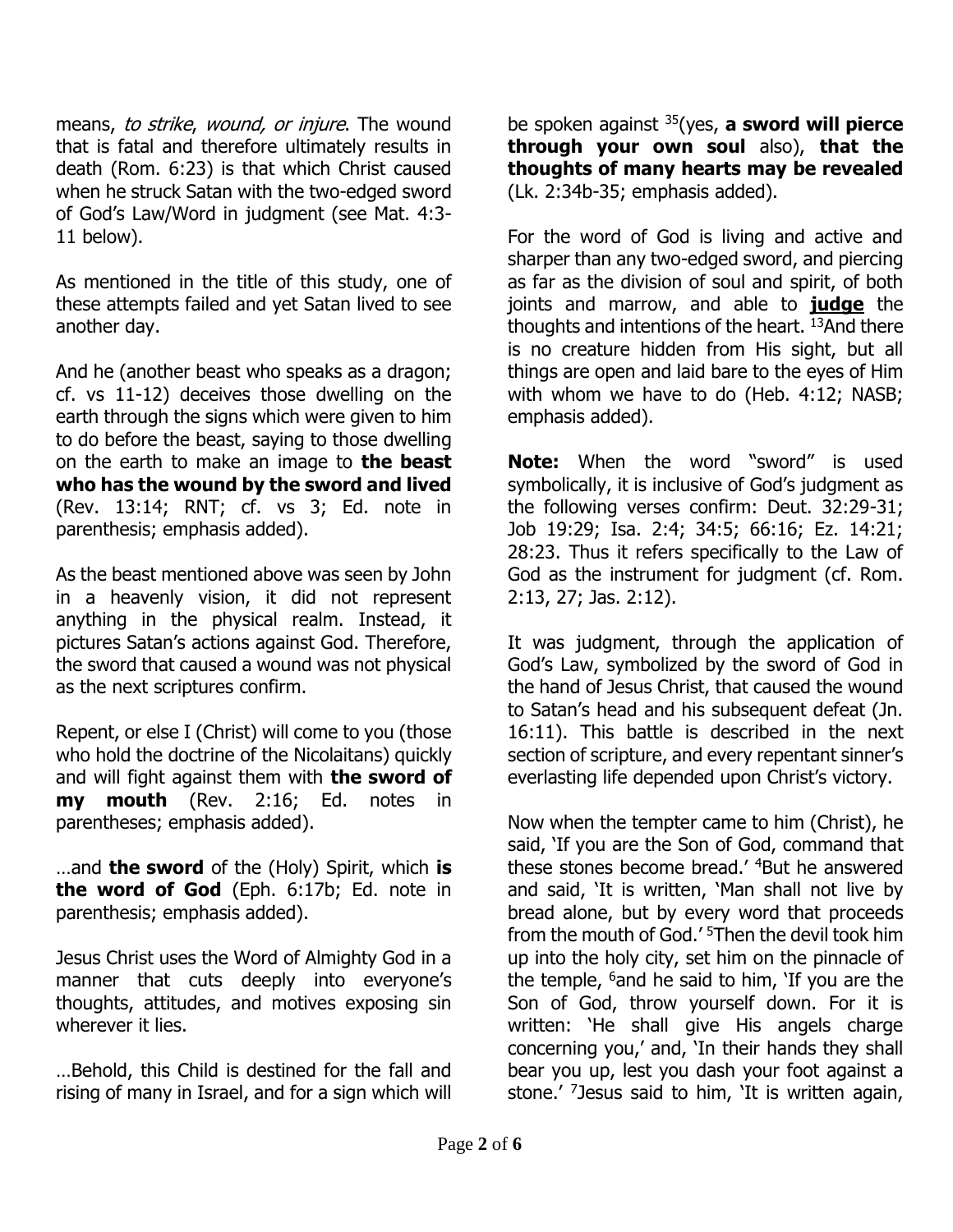'You shall not tempt (test on purpose) the Lord your God.' <sup>8</sup>Again, the devil took him up on an exceedingly high mountain, and showed him all the kingdoms of the world and their glory. <sup>9</sup>And he said to him, 'All these things I will give you if you will fall down and worship me.' <sup>10</sup>Then Jesus said to him, `Away with you Satan! For it is written, 'You shall worship the Lord your God, and Him only you shall serve.' <sup>11</sup>Then the devil left him… (Mt. 4:3-11a; Ed. notes in parentheses).

It appears that this was one of the "heads" described in Revelation 13:1 that came up to defeat God's plan and purpose by trying to influence Christ to sin. Although he failed, Satan continues his attempts to thwart God's work as he has been doing since his first attack described in the next scripture.



For you (Satan) have said in your heart: 'I will ascend into heaven, I will exalt my throne above the stars (angels) of God; I will also sit on the mount of the congregation on the farthest sides of the north; <sup>14</sup>I will ascend above the heights of the clouds (another symbol representing angels), I will be like the Most High (Almighty God)' (Isa. 14:13-14; cf. Ezekiel 28:12-19; Ed. notes in parentheses).

Another, or third, attempt to disrupt God's work occurred when Satan deceived Eve into believing his word, rather than God's (Gen. 3:4-5). As a consequence, Adam and Eve sinned and were removed from God's presence (Gen. 3:24). Eventually, they both died as God had warned in

Genesis 2:17. Because of this rebellion against God, every human being faces certain death because they are composed of flesh and blood which cannot inherit everlasting life (1Cor. 15:50). Adam and Eve became flesh and blood as a direct result of their sin (Gen. 3:7). Adam was originally created in the image of God, which meant he was composed of spirit (Gen. 1:26). The language of the creation account in Genesis is figurative and one of God's mysteries, which makes it very difficult to understand (Mt. 13:11; Lk. 8:10; 1Cor. 4:1; 13:2). Suffice it to say, God states He is not willing that anyone perish (2Pet. 3:9). Therefore, it is incongruous that He would have created Adam originally in a flesh and blood form that would perish.

Inasmuch then as the children have partaken of flesh and blood, he himself (Christ) likewise shared in the same, that though death (on a stake) he might destroy him who had the power of death, that is, the devil,  $15$  and release those **who through fear of death were all their lifetime subject to bondage** (Heb. 2:14-15; Ed. notes in parentheses; emphasis added).

Because **the creation itself also will be delivered from the bondage of corruption** (decay) into the glorious liberty of the children of God (Rom. 8:21; Ed. note in parenthesis; emphasis added).

Another, or fourth, attempt by Satan to disrupt God's work resulted in the flood during Noah's time. The corruption mentioned in the following scriptures was the result of Satan's universal deception (Rev. 12:9).

Then the Lord saw that the wickedness of man was great in the earth, and that every intent of the thoughts of his heart was only evil continually (Gen. 6:5).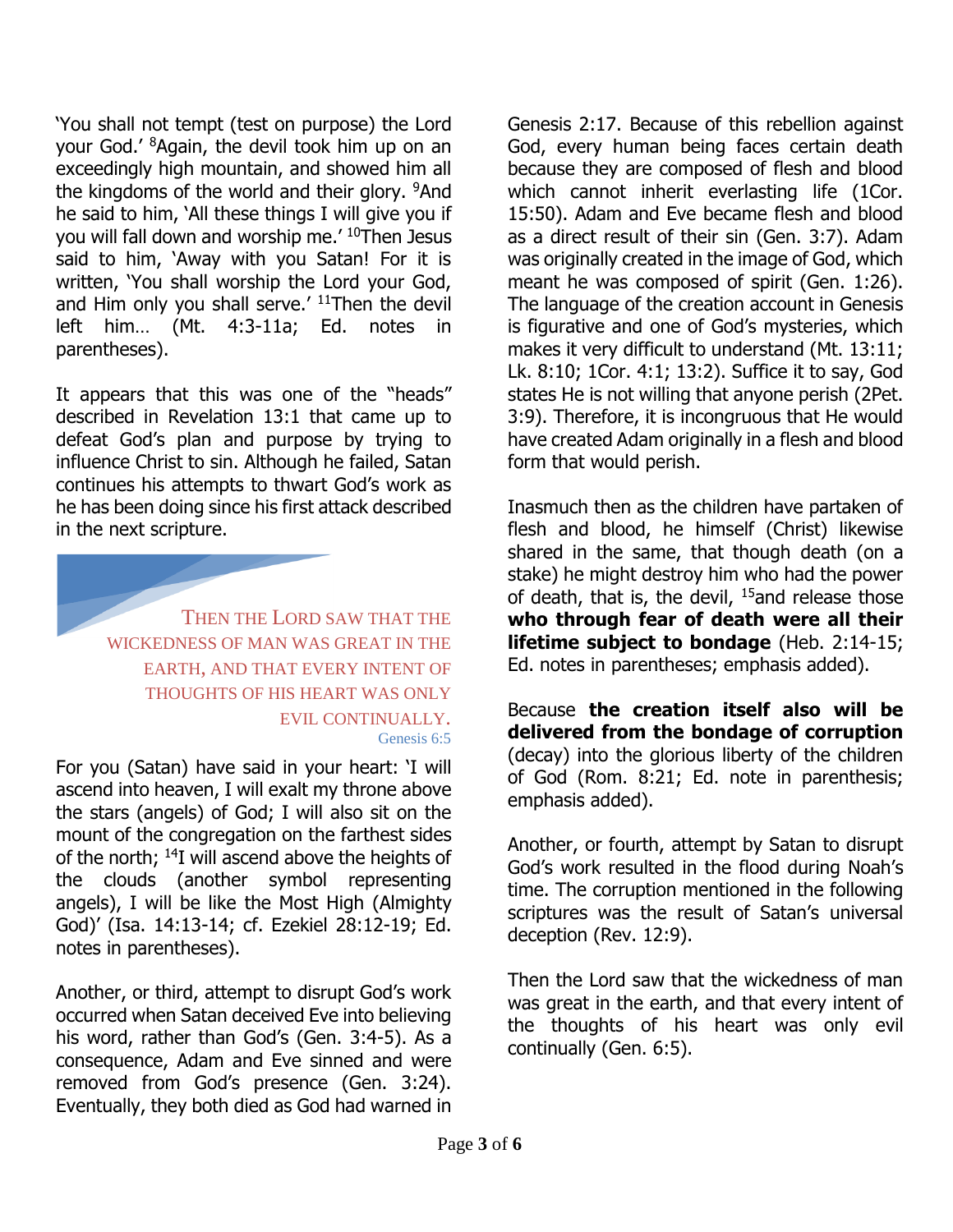So the Lord said, 'I will destroy man whom I have created from the face of the earth, both man and beast, creeping thing and birds of the air, for I am sorry that I have made them' (Gen. 6:7).

Satan's ability to deceive God's firstborn nation (Ex. 4:22) and keep them in bondage to a pagan system of worship, comprised a fifth attempt to thwart the work of God. It took a series of miracles before Satan's human instrument, Pharaoh, would finally release the nation of Israel from their bondage allowing them to begin worshiping Almighty God correctly.

Then he (Pharaoh) called for Moses and Aaron by night, and said, 'Rise and go out from among my people, both you and the children of Israel. And go, serve the Lord as you have said.' (Ex. 12:31)

Coming up to the time of Christ's return, there will be a desperate attempt by Satan to destroy God's servants in both the physical and spirit realms. This would constitute another, or sixth, "head" of the beast mentioned in Revelation 13:1.

Then he opened his mouth in blasphemy against God, to blaspheme His name, His tabernacle (which is in heaven), **and those who dwell in heaven**. <sup>7</sup>And it was granted to him to make war with the saints and to overcome them. And authority was given him over every tribe (and people), tongue and nation (Rev. 13:6-7; Ed. notes in parentheses; emphasis added).

This time of great tribulation is also mentioned in Daniel's writings.

…An **there shall be a time of trouble, such as never was since there was a nation**, even to that time. And at that time your people shall be delivered, everyone who is found written in the book (Dan. 12:1b; emphasis added).

And in the latter time of their kingdom (ref. to kingdoms of the fallen host), when transgressors have reached their fullness, a king shall arise, having fierce features (countenance), who understands sinister schemes. <sup>24</sup>His power shall be mighty, but not by his own power (cf. Rev. 13:2); he shall destroy fearfully (extraordinarily) and shall prosper and thrive; **he shall destroy the mighty, and also the holy people** (Dan. 8:23-24; Ed. notes in parentheses; emphasis added).

The last, or seventh, attempt by Satan to rear an ugly "head" will occur at the end of Christ's millennial rule on earth. It will result in Satan's destruction which is described in the next scripture.

Now when the thousand years have expired, Satan will be released from his prison <sup>8</sup> and will **go out to deceive the nations** which are in the four corners of the earth, Gog and Magog, to gather them together to battle, whose number is as the sand of the sea. <sup>9</sup>They went up on the breadth of the earth and surrounded the camp of the saints and the beloved city. And fire came down from God out of heaven and devoured them. <sup>10</sup>And the devil, who deceived them, was cast into the lake of fire and brimstone where the beast and the false prophet were cast... (Rev. 20:7-10a; emphasis added).

To summarize so far, the wound that was healed is figuratively describing Christ's battle against Satan. Christ was victorious because he used the Law (Word) of God to judge Satan correctly, pictured by a two-edged sword (Rev. 19:15). Because Satan was allowed to continue awhile longer, until his sentence is ultimately carried out at the Judgement, it seemed to those in the spirit realm that his wound was healed, and he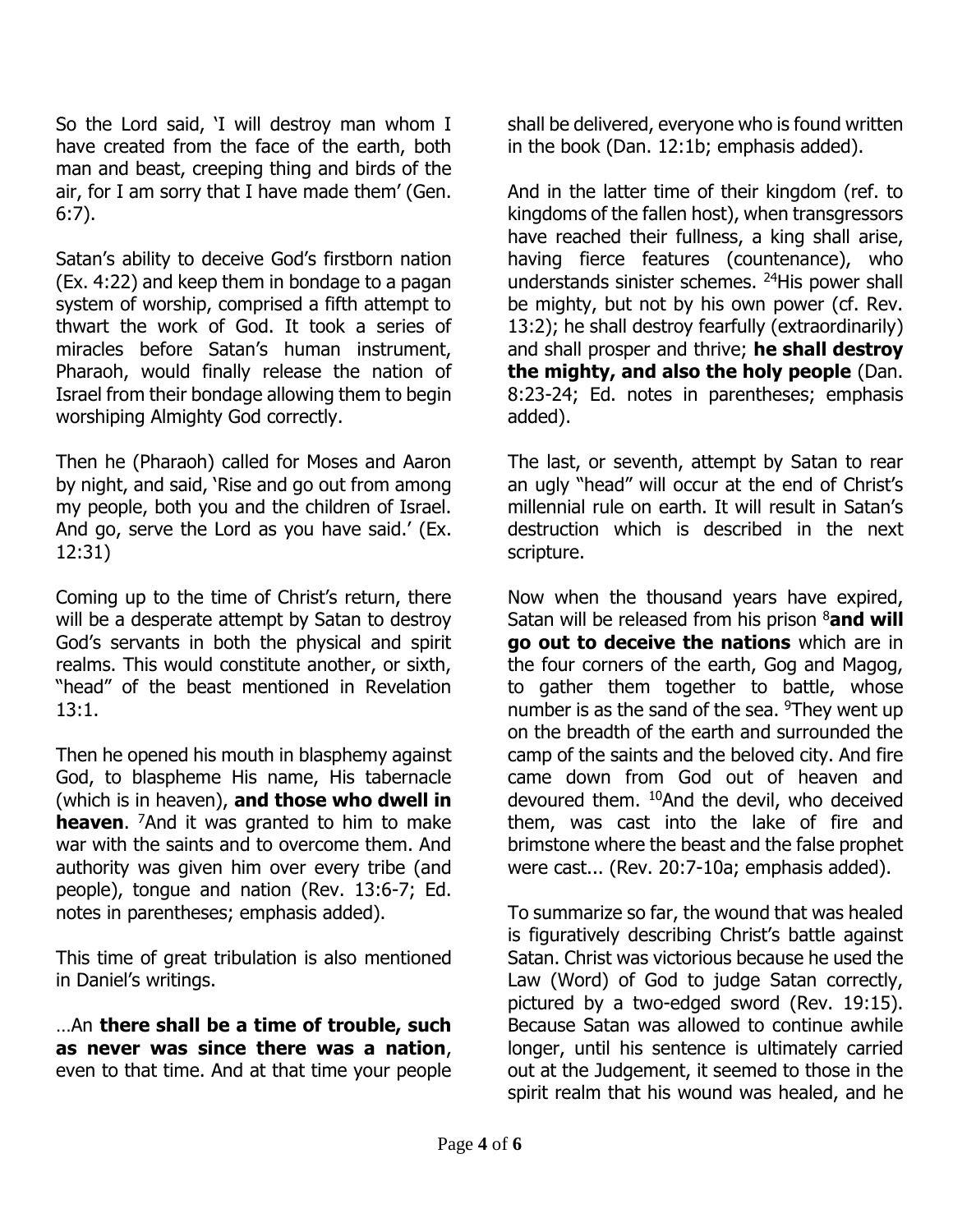is invincible. However, this is not true because Christ stated that Satan was judged by the Word of God and found guilty (Mt. 4:3-11; cf. Jn. 16:11). There remains then a fulfilment of his sentence for his crimes, and as God is not a "respecter of persons" that punishment will be the same as it is for everyone found guilty of transgressing God's law and commandments (1Jn. 3:4).

For the wages of sin is death… (Rom. 6:23a).

Satan and his forces will die as a number of scriptures confirm (Isa. 14:15-20; Ezekiel 28:18- 19; Mal. 4:3; Rom. 16:20). However, the sequence is important to note because in Revelation 20:1-3 Satan is constrained, right after the defeat of his armies. Therefore, Satan's entire military and civil populations are vanquished prior to his confinement in the "bottomless pit." This scenario is reminiscent of Pharaoh who witnessed the complete destruction of his forces in the Red Sea when the Israelites left Egypt under the leadership of Moses. At some point during this battle, every member of the fallen host will become flesh and blood as a result of their sin and die. Some demons during Christ's ministry were aware of this future event (Mt. 8:29).

Then I saw an angel standing in the sun; and he cried with a loud voice, saying to all the birds that fly in the midst of heaven, 'Come and gather together for the great supper of God,  $18$ that you may eat the flesh of captains, the flesh of mighty men, the flesh of horses and of those who sit on them, and the flesh of all people, free and slave, both small and great.' <sup>19</sup>And I saw the beast, the kings of the earth, and their armies, gathered together to make war against him (Christ) who sat on the horse and against his army (loyal angelic host) (Rev. 19:17-19; cf. Ezekiel 39:17- 20).

Again, this is figurative language because Christ will not sit on a literal physical horse in order to fight against Satan's forces which are in the spirit realm. Also, as we have seen previously, the "beast" is not a literal physical animal. Instead it is used symbolically of various leaders within Satan's realm that do his bidding (Dan. 8:23). At some point, Satan appears as one of these beasts.

And the beast that was (prior to his temptation of Christ; cf. Mt. 4:3-11), and is not (due to his wound; cf. Rev. 13:14), is himself also the eighth, and is of the seven, and is going to perdition (destruction at the end of Christ's millennial rule; cf. Rev. 20:10) (Rev. 17:11; Ed. notes in parentheses; emphasis added).

## FOR THE WAGES OF SIN IS DEATH… Romans 6:23a

The beast mentioned in the  $13<sup>th</sup>$  chapter of Revelation is killed prior to Satan being confined to the "bottomless pit". This would represent a significant leader within the realm of the fallen host. Also, there is a leader responsible for religious matters, including false prophecies, who is killed.

Then the beast was captured, and with him the false prophet who worked signs in his presence, by which he deceived those who received the mark of the beast and those who worshiped his image. These two were cast alive into the lake of fire burning with brimstone. <sup>21</sup>And **the rest were killed with the sword which proceeded from the mouth of him who sat on the horse** (Christ). And all the birds were filled with their flesh (Rev. 19:20-21; Ed. note in parenthesis; emphasis added).

According to the figurative language used in this last section of scripture, Christ used the Word